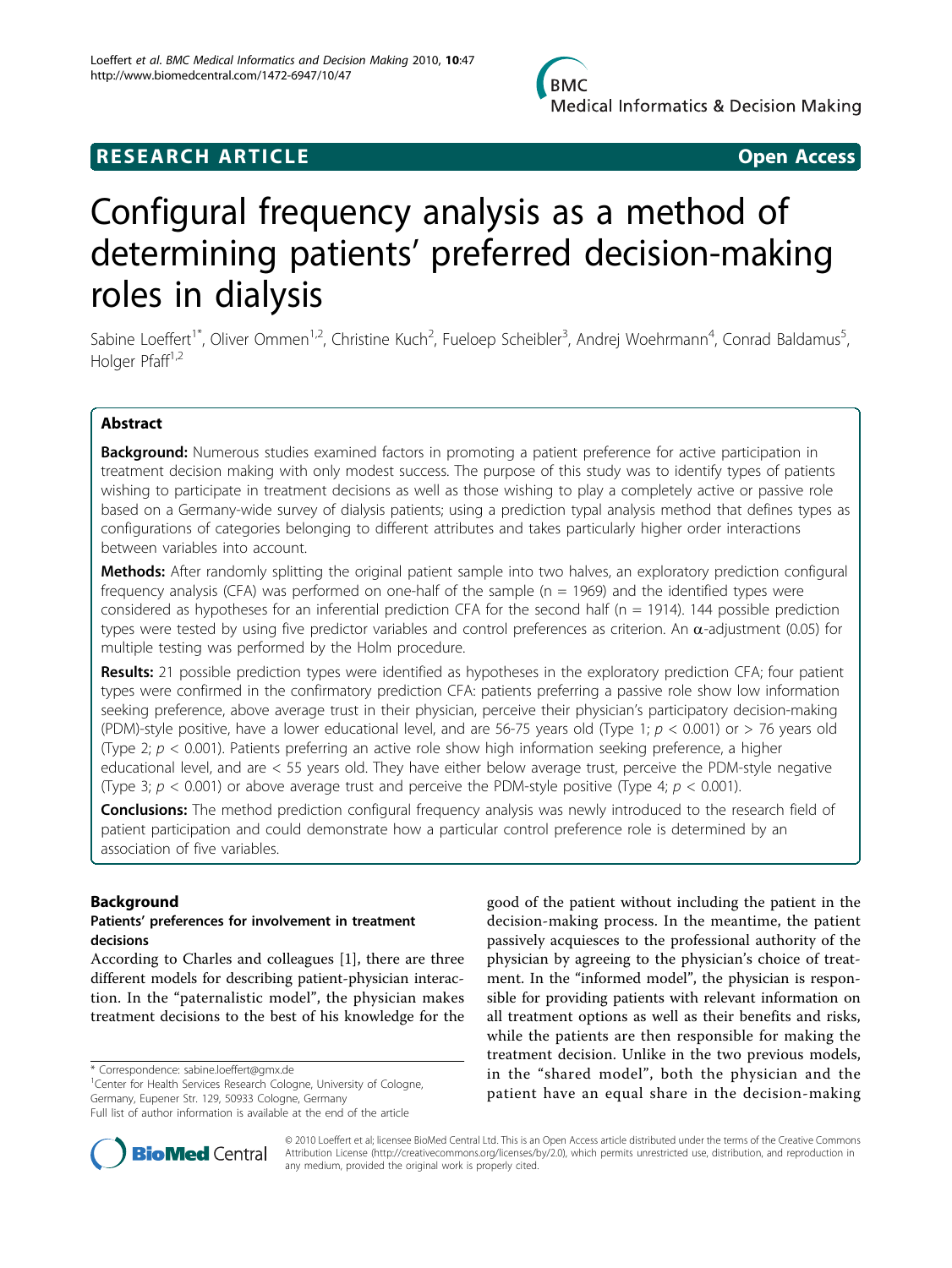process. As such, there is a two-way exchange of information between physician and patient and both agree on the final treatment decision [\[2\]](#page-9-0).

The need to establish a physician-patient partnership when making treatment decisions is less compelling in the case of everyday problems with clear diagnosis and treatment paths than in the case of chronic, serious or life-threatening illnesses, for which there are several treatment options with different risks and benefits [[1](#page-8-0)]. Shared decision making (SDM) has already shown to lead to improved treatment outcomes for chronically ill patients [[3\]](#page-9-0). One-time treatment decisions made for the treatment of short, acute illnesses are often completely different from recurrent treatment decisions made for the therapy of chronic illnesses [[4\]](#page-9-0). Alongside the wellknown factors of physician-patient communication and of patient contributions and efforts, recent studies on the involvement of patients in making medical decisions have identified a third key factor: the contributions and efforts of the physicians involved [\[4](#page-9-0),[5\]](#page-9-0). The addition of the physicians' emphasis to the process of establishing a partnership is seen as a critical point in adapting SDM to chronic care decision making. During treatment of chronically ill patients, physicians and patients can engage in an ongoing information exchange followed by deliberation followed by more information exchange followed by further deliberation and so forth, while trust and partnership evolve alongside [[4\]](#page-9-0). Other researchers suggest that physicians vary widely in how much they facilitate patients' active participation in treatment decisions, what they have termed a "participatory decisionmaking style" [\[6\]](#page-9-0).

Shared decision making has gained importance as an approach to physician-patient communication and patient participation in recent years. For this reason, several self-report and objective scales for assessing aspects of patient participation already exist [[7\]](#page-9-0). From a patient's perspective, the control preference construct measures "the degree of control an individual wants to assume when decisions are made about medical treatment" [\[8\]](#page-9-0). In the process patients are presented five descriptions of different roles in treatment decision making, which they have to consider in expressing their preferences.

Numerous studies have already examined the question as to whether and to what extent patients wish to take part in making decisions about their own health [[9-15](#page-9-0)]. However, there are only few studies that report the decision making role preferences of dialysis patients. In this case, 42% of both Canadian and English participants in a study showed a definite desire to participate in treatment decision making, while 35% of Canadian patients and only 19% of English patients preferred to play an active role [[16,17\]](#page-9-0). Two large US studies using a slightly different measurement method revealed that more than half of the participating patients (54%, 76% respectively) wanted to have at least a part of the responsibility in decision making [[18,19](#page-9-0)]. Initial studies of the state and developmental tendencies of SDM among patients with end-stage renal disease (ESRD) in Germany showed that dialysis patients were greatly willing to play an active role in the decision-making process [[20](#page-9-0)].

Numerous studies, which have examined the desired involvement of patients in making treatment decisions, have used univariate or multivariate analyses in an attempt to identify determinants of the preference for active participation in treatment decision making. The results of these studies are not quite clear, yet they indicate several tendencies. For instance, various studies were able to confirm that the older the patients were, the less likely they were to prefer an active role [[9,10,21-24](#page-9-0)]. In contrast, yet other studies demonstrated that the age of patients had no influence on the patients' preferred role [\[12,25](#page-9-0)]. Studies also showed that a higher level of education attained by patients is positively associated with preferences for active participation [[9,12](#page-9-0),[15](#page-9-0),[22,24](#page-9-0)-[26\]](#page-9-0) or has no influence [[10\]](#page-9-0) on the patients' desire to participate. In cases of newly established physician-patient relationships, the involvement of patients in making treatment decisions significantly increased the patients' level of trust in their physicians [[27](#page-9-0)], while patients that had already developed a high level of trust expressed less of a desire to play an active role in decision making [\[28,29\]](#page-9-0). When asked how their medical treatment could be improved, patients responded that their top priority is to get more information from their treating physician [[30](#page-9-0)]. This does not mean, however, that patients with a heightened need for information also necessarily wish to take on responsibility for their treatment decisions [[22,30,31](#page-9-0)].

## Configural frequency analysis

Configural frequency analysis (CFA) is a procedure for analyzing multivariate cross-classifications that can be used in a wide range of multivariate experimental designs. Among the advantages of CFA often mentioned are: it is suitable for data on a nominal scale level and it is distribution-free. It allows further a profile-oriented analysis, which means the unit of an analysis is the profile or configuration of all observed values of a person [[32\]](#page-9-0). In contrast to latent class analysis, CFA operates at the level of manifest variables and latent classes are neither assumed nor created. Further, CFA aims at identification of outstanding cells of multivariate crossclassifications instead of fitting a model. It seeks to identify patterns that stand out as more frequent (CFA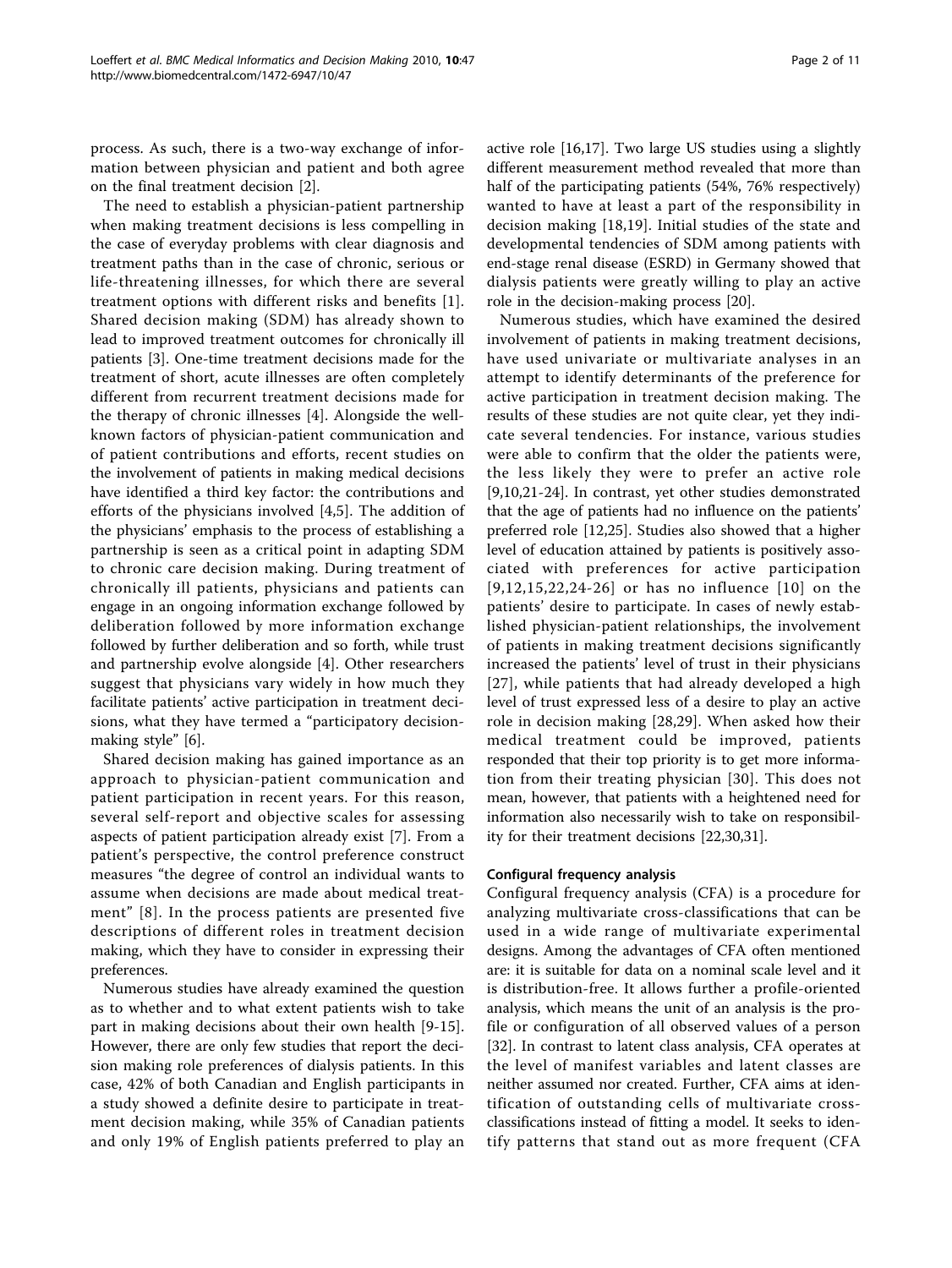types) or less frequent (CFA antitypes) than expected by chance [[33](#page-9-0)]. Another advantage is that unlike many other methods, CFA does not use a similarity or distance measure to identify types, but takes only types into consideration with identical attribute patterns, which makes its type definition more accurate than any other previous type definition [\[34\]](#page-9-0). Further, other methods, like factor-analytical methods, yield a clustering of variables and not of persons. Another problem with typal analyses based on correlation matrices (like factor analysis) is that they take into consideration only firstorder interactions of the variables. All types that are caused by higher-order interactions alone cannot be detected by these methods [[34\]](#page-9-0). Configural frequency analysis has already been widely used in psychological, social, and medical research: CFA has proven to be useful in determining Wechsler Profile Types [\[35](#page-9-0)] and classifying headache syndromes [[36,37](#page-9-0)]. Other researchers succeeded in predicting constellations of social support at work in the development of low back pain by CFA [[38\]](#page-9-0) or finding factors associated with the transition from abuse to dependence among substance abusers [[39](#page-9-0)]. Further, CFA was used for examining adult psychopathy and violent behaviour in males with early neglect and abuse [[40](#page-9-0)] or exploring bacterial sets in periodontal health and disease [[41\]](#page-9-0). Other studies used CFA for examining histologic criteria and tumour behaviour of patients with gastrointestinal stromal tumours [[42\]](#page-9-0) or gene expression levels in testicular germ cell tumours [\[43](#page-9-0)].

In order to give physicians the opportunity to involve patients according to their wishes in the medical treatment process, attempts have repeatedly been made to predict patients' behaviour regarding participatory preferences by using sociodemographic and/or psychosocial factors [[10](#page-9-0),[23,26,44](#page-9-0)]. However, only a single study by Adams and colleagues [[26\]](#page-9-0) has thus far been able to explain 48% of the variance in their model using a multiple linear regression analysis involving a group of Australian asthma patients. The present study seeks to predict the preferred decision-making roles of German patients with end-stage renal disease (ESRD) through the comprehensive application of sociodemographic and psychosocial factors. The employed factors consisted of age, educational level, information-seeking preference, trust in physician, and physicians' participatory decision-making (PDM) style. Using the specific method of prediction CFA, this study goes a step further with regards to a precise and robust means of identifying the types of patients wishing to participate in treatment decisions as well as those wishing to play a completely active or passive role as found in previous literature on this topic.

## Methods

## Sampling and data collection

The present study was conducted with patients of the non-profit Kuratorium fuer Dialyse und Nierentransplantation e. V. (KfH). 15000 of the 60992dialysis patients in Germany [[45\]](#page-9-0) are currently treated in the physician-run facilities of this institution. The KfH has implemented a quality assurance program QiN (Quality in Nephrology). All dialysis units of the KfH have the opportunity to take part in QiN voluntarily; in 2005 QiN was attended by 187 dialysis centres. QiN provides a large database of the included dialysis patients on various clinical data. In addition, QiN conducts a survey concerning health-related quality of life, once a year. Therefore, the 187 participating dialysis units obtained questionnaires from QiN for delivery to every patient who was treated in the unit during the fourth quarter of the year (October 1 to December 31, 2005). The staff of each unit was responsible for informing the patients about the purpose of the survey and the delivery of the questionnaire including a return envelope to the individual patient. The dialysis units were also responsible for sending the completed questionnaires back to QiN. The dialysis units received 14972 questionnaires for distribution among their patients. Since none of the individual dialysis centers kept count of how many survey questionnaires had actually been distributed to their patients, a concrete response rate could not be calculated. However, 6318 questionnaires were returned to QiN, which could be used for statistical analysis.

In the fourth quarter of 2005, questions concerning participation in treatment decision-making were included in the QiN health-related quality of life survey.

Whereas previous studies of people with renal disease focused on the decision between haemodialysis and peritoneal dialysis in the SDM process [[17,46\]](#page-9-0), this decision (haemodialysis) had already been made for the patients of this study. Nevertheless, there are various decisions that also need to be made during outpatient haemodialysis. For example, the patient can participate in the decision about how long, how often, at what time, and in which institution the dialysis should be administered, and how their comorbidities (e.g., hypertonia, diabetes) should be treated.

## Study design

For analyzing the present data, a modification of the configural frequency analysis was used, the so-called prediction configural frequency analysis. In conducting the prediction analysis, the overall sample of patients with no missing values was later randomly divided into two equal-sized subsamples [\[47](#page-9-0)]. In the first subsample, types were identified using the prediction CFA. In this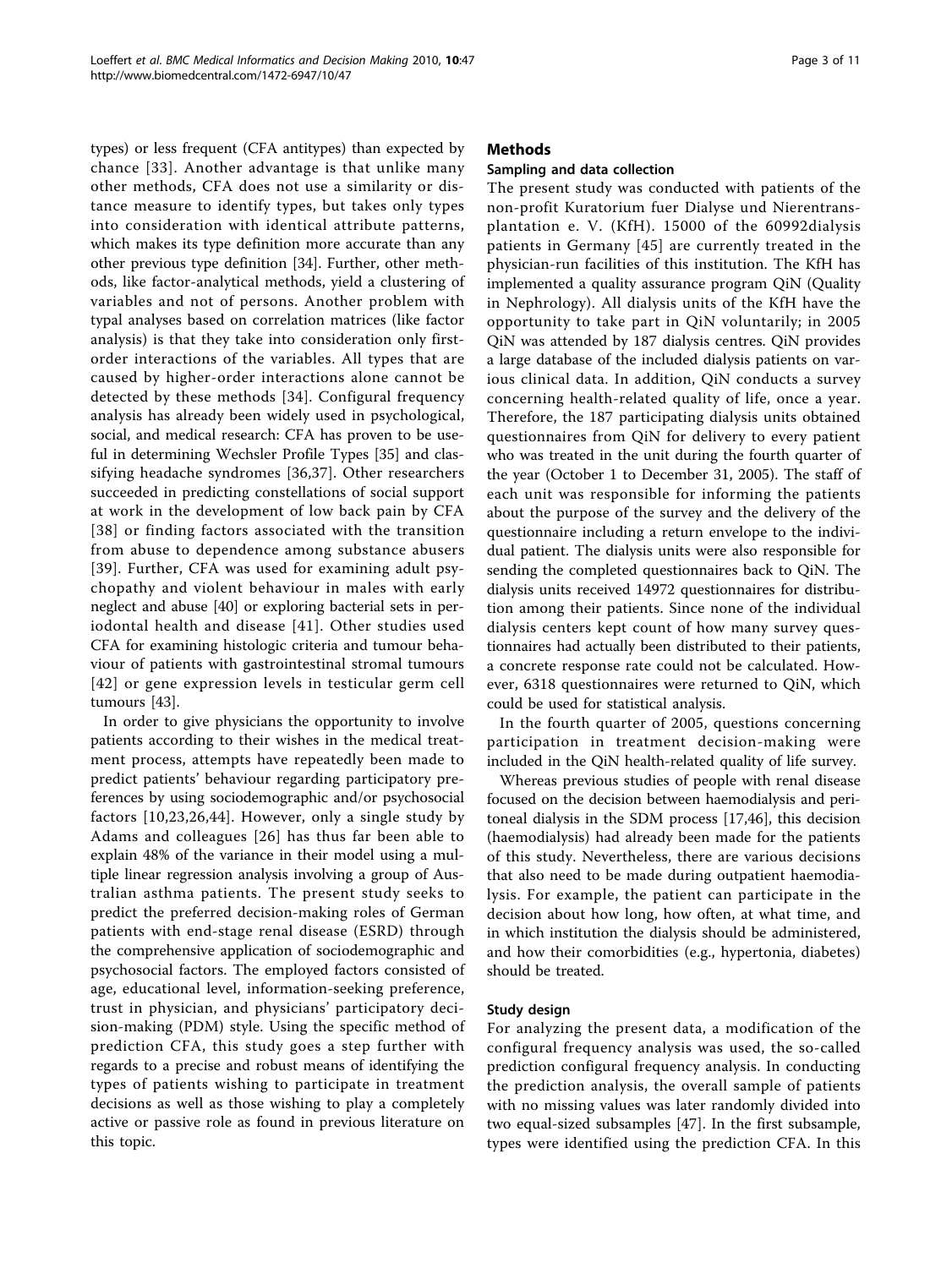process an attempt was made to predict the desired control preferences of the patients when making treatment decisions (active role, collaborative role, passive role) by using five predictor variables (information-seeking preference, trust in physician, physicians' participatory decision-making (PDM) style, educational level, and age). It is foreseeable that with many attributes the number of configurations and types, respectively, becomes so large that only sparse types can be detected. In this case one performs with one sample an exploratory CFA without  $\alpha$ -adjustment. Then, within a second independent sample, inferential analyses are calculated only for those configurations which provided exploratory types in the first analysis. Therefore, in the second subsample, a prediction CFA was performed as crossvalidation by way of the inferential verification (with  $\alpha$ adjustment [\[48](#page-9-0)]) of the types identified in the exploratory analysis (Figure 1).

## Configural frequency analysis

For a CFA, several attributes of a sample of subjects were observed. Each observed attribute consist though of different categories. Further, for each subject the value of each category is observed, which constitute the so called configurations. The number of individuals that a specific configuration exhibits is counted and these numbers are then recorded in a contingency table as absolute frequencies [[34](#page-9-0)]. The values for each configuration

## $X^2 =$  (observed frequency – expected frequency )<sup>2</sup> / expected frequency

can be assessed under the null hypothesis of the total independence using critical values for the chi-square distribution for 1 degree of freedom [\[49](#page-10-0)].

In prediction CFA, one is interested in predicting certain configurations by means of other configurations. For this purpose, the attributes or variables are divided into two subsets: predictor variables and criterion variables. This means in the present study that information-seeking preference, trust in physician, physicians' participatory decision-making (PDM) style, educational level, and age are considered as predictor variables, while the control preferences scale is regarded as the criterion to be predicted. The absolute frequencies of all possible configurations are entered in a contingency table as in CFA. However, for each cell with a given frequency a fourfold table is derived. A prediction type is assumed if the probability of the joint incidence of the configurations is greater than under the null hypothesis on the independence of the variables. This is calculated by using Fisher exact tests [\[49](#page-10-0)]. A technical description and a calculation example for a (prediction) CFA is given in Additional file [1.](#page-8-0)

## Measures

## The control preferences scale (criterion variable)

The control preferences scale [\[10,](#page-9-0)[50\]](#page-10-0) identifies the type of participation patients wish to have in making treatment decisions. Patients have the opportunity to choose between five different statements about their desired type of participation. The options range from autonomous decision making by the patient (= active role; two response options), to participatory decision making between physician and patient (= collaborative role; one response option), to the physician having sole responsibility for decision making (= passive role; two response options). A "pick one approach" - a paper version of the scale that was originally developed as a card sorting approach - was used [[8\]](#page-9-0). In the process, patients were asked to consider all five interaction styles and select the one that felt closest to their preferred role in treatment decision making.

## Predictor variables

The first predictor variable identified the patients' desire for information (Information subscale of the Autonomy Preference Index [[22](#page-9-0)]). The scale consists of 8 items, which were answered on a Likert scale of 1 (strongly agree) to 5 (strongly disagree). Sum scores were calculated and two categories of the attribute (high and low) were established via median dichotomization.

The second predictor variable demonstrates the trust that the patients have in their physician [[51\]](#page-10-0). The scale

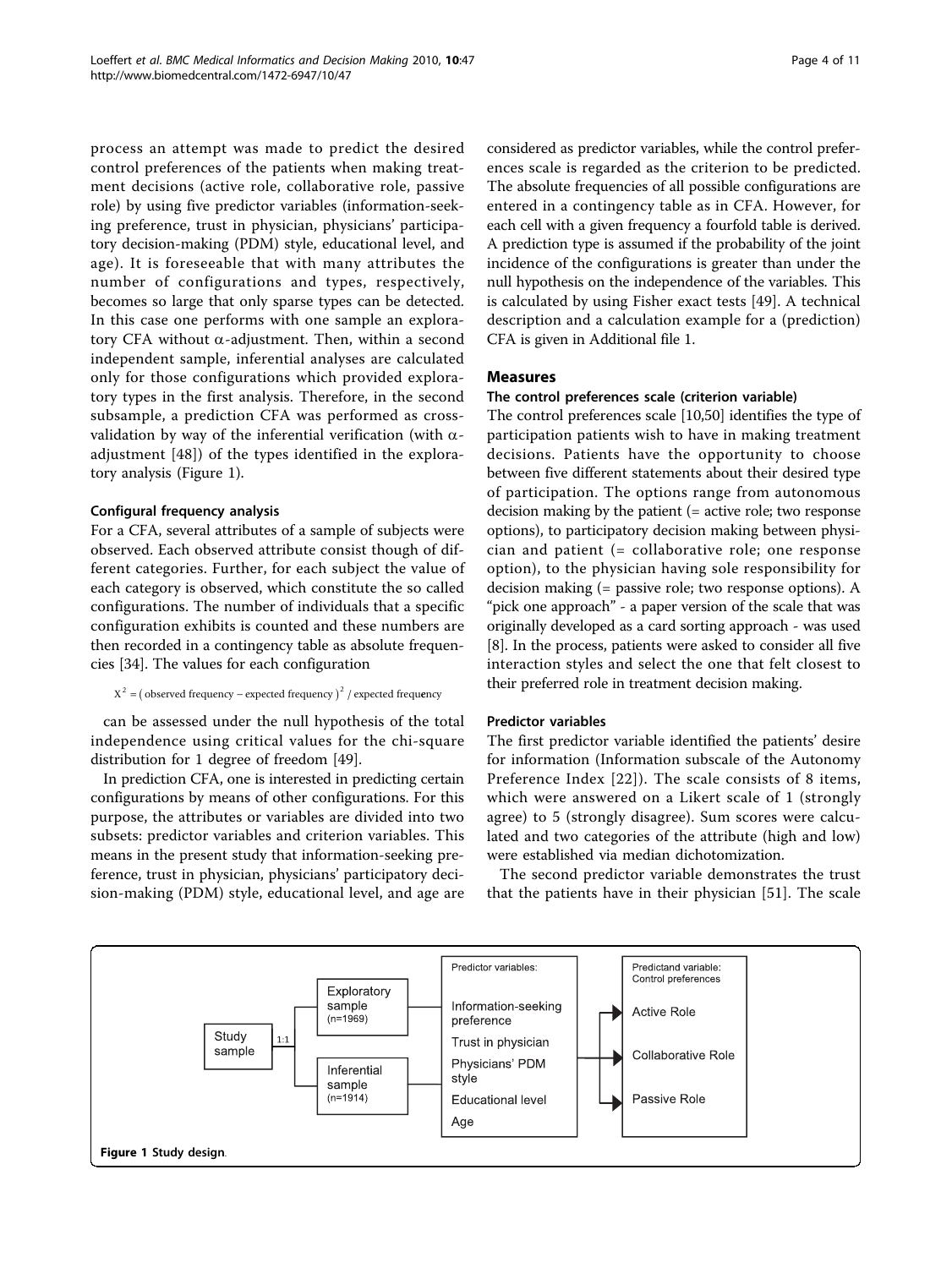consists of 5 items, which were answered on a Likert scale with responses ranging from 1 (completely disagree) to 4 (completely agree). Since the median of the sum scores of this scale is also the maximum value, the mean was chosen for categorization, which was somewhat lower than the median. Thus, two prediction values are obtained: less than the mean value and greater than the mean value.

The third predictor variable corresponds to the patient's perceived involvement by the physician, measured by the Physicians' Participatory Decision-Making Style scale [[52\]](#page-10-0). The scale consists of 3 items for which there are two different 5-point Likert response scales (e. g. "How often does your doctor ask you to take some of the responsibility for your treatment? (very often to not at all); If there were a choice between treatments, would your doctor ask you to help make the decision? (definitely yes to definitely no)"). Since the scale consists only of 3 items with very different response scales it was decided to categorize it by the individual item content rather than by calculating a sum score. However, because the Likert scale items are scaled in the same direction (positive - negative), it was resolved that at least two of the three scale items had to be answered in the same direction in order to identify two categories of the physician's PDM style (positive and negative).

The educational level and age of the patients constitute the fourth and fifth predictor variables. In the process, the educational level was subdivided into two categories (low: no secondary school certificate or lower secondary school certificate; high: secondary school certificate and higher, and age was subdivided into three categories ( $\leq 55$  years; 56 - 75 years;  $\geq 76$  years). The categories for educational level and age were determined so that they fit the distribution of the data.

## Analyses

When analyzing the prediction configural frequency analysis, all configurations of the five predictors were generated. The five predictors were:  $M1 =$  Informationseeking preference (with  $1 = low$ ,  $2 = high$ ),  $M2 = Trust$ in physician (with  $1 = \langle$  average,  $2 = \rangle$  average), M3 = Physicians' PDM style (with  $1 =$  negative,  $2 =$  positive),  $M4$  = Educational level (with  $1 =$  low,  $2 =$  high) and M5 = Age (with  $1 = \le 55$  years,  $2 = 56 - 75$  years,  $3 = \ge 76$ years). The predictors were supposed to predict the one-dimensional criterion M6 = Control preferences (with  $1 =$  active role,  $2 =$  collaborative role and  $3 =$  passive role). As statistical verification of the configural types  $2 \times 2 \times 2 \times 2 \times 3 \times 3 = 144$  Fisher exact tests were calculated. The prediction CFA was performed using the software developed by Krauth [\[53](#page-10-0)].

An  $\alpha$ -adjustment (0.05) for multiple testing was performed by means of the Holm procedure, a more

powerful approach than the Bonferroni procedure. Holm proposed a simple sequentially rejective procedure by ordering the p-values and comparing them with Bonferroni adjustments [[48\]](#page-9-0).

## Results

## Sample characteristics

In total, data were collected from  $n = 6318$  haemodialysis' patients of the KfH via questionnaires. A comparison of the KfH patient population (about 15000 patients) to the "average German patient" with renal replacement therapy [[45](#page-9-0)], which was only possible when comparing age and gender because of a lack of comparative data, showed that the KfH patients were representative of all dialysis patients in Germany regarding gender and age. In order to ensure that the overall study sample of 6318 patients was representative of the KfH patient population, both groups were compared with regard to their gender, age, educational level, length of their dialysis treatment, and their Karnofsky Index. The results showed the study sample to be representative of the overall population of KfH patients (data not shown).

Nonetheless, the patients of the exploratory and the confirmatory samples ( $n = 1969$ ;  $n = 1914$ ), with no missing values, are distinguishable from participants in the overall study sample ( $n = 6318$ ) by a slightly lower average age (2 and 1 years less, respectively), a slightly higher educational level (3% more patients with a high educational level within the exploratory sample), a higher need for information (7% more patients with a high need for information within the exploratory and the confirmatory samples), and 3% more males within both subsamples. However, because of their minimal occurrence, these characteristics are not regarded as restrictive to the validity of the samples. No differences were found regarding the control preferences. As the patients were randomly assigned to either exploratory or confirmatory sample and as the two subsamples were large, it was expected that only differences due to random error would be found. The results were in line with this expectation (Table [1\)](#page-5-0).

## Prediction analysis

21 possible prediction types were identified (printed in bold) in the exploratory sample shown in Table [2](#page-6-0). Consequently, the Fisher exact test of these configurations demonstrated a  $p$ -value < 0.05. Of the 21 possible prediction types that were identified, 8 configurations predicted the preference to play an active role in treatment decisions, 4 configurations predicted the desire to play a collaborative role, and 9 configurations predicted the desire to play a passive role. The 21 predictor configurations were then considered as hypotheses for the confirmatory prediction CFA.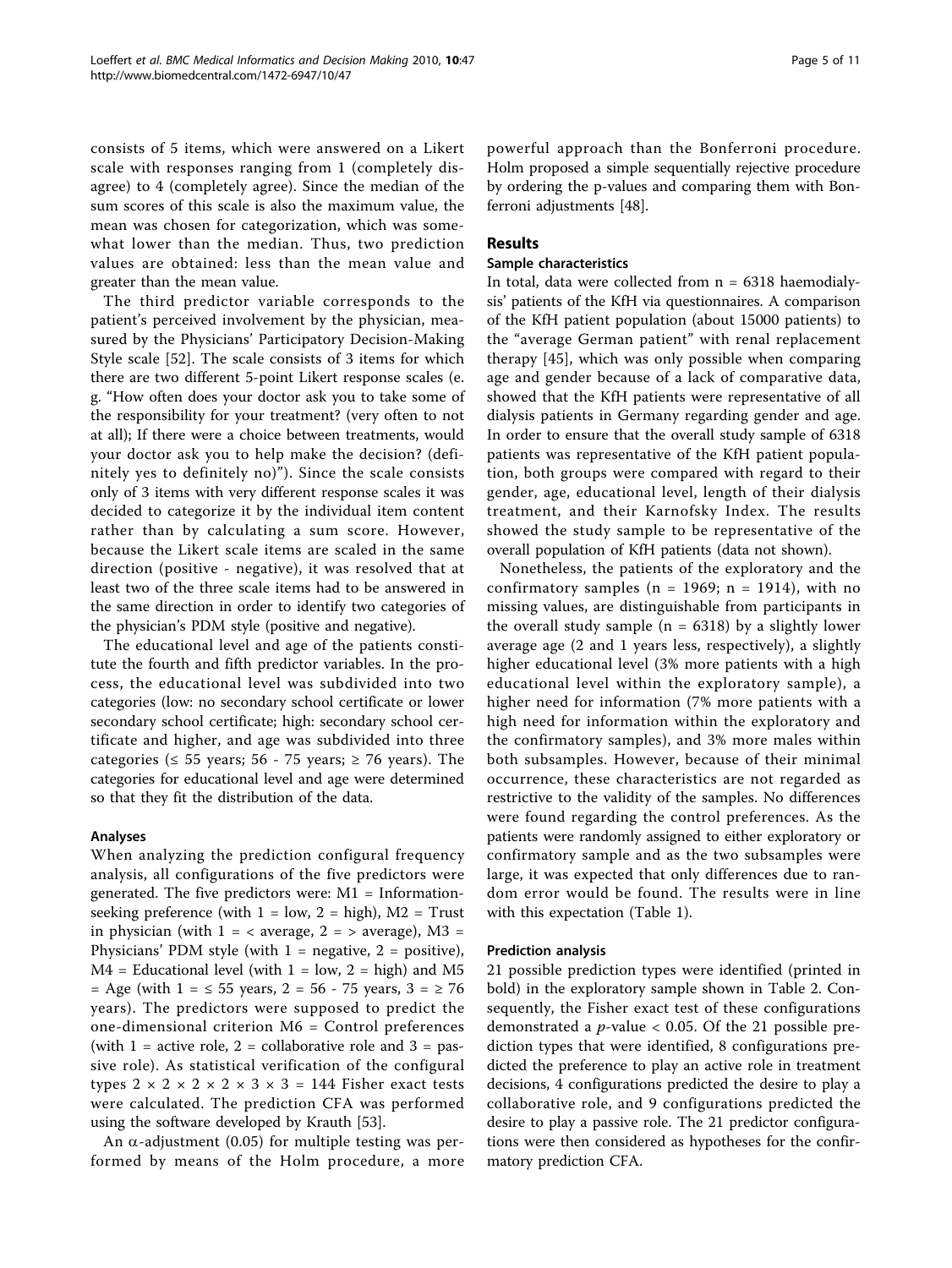#### <span id="page-5-0"></span>Table 1 Patient characteristics

|                                | <b>Exploratory</b><br>sample<br>$(n = 1969)$ |            | Confirmatory<br>sample<br>$(n = 1914)$ |            |
|--------------------------------|----------------------------------------------|------------|----------------------------------------|------------|
| Gender                         |                                              |            |                                        |            |
| Male                           | 60.9%                                        | (1199)     | 60.8%                                  | (1164)     |
| Female                         | 39.1%                                        | (770)      | 39.2%                                  | (750)      |
| Age (years)                    |                                              |            |                                        |            |
| Mean (Range)                   | 63.9                                         | $(18-94)$  | 64.6                                   | $(20-96)$  |
| $\leq$ 55 years                | 26.4%                                        | (519)      | 24.1%                                  | (462)      |
| 56 - 75 years                  | 48.1%                                        | (947)      | 48.9%                                  | (935)      |
| $\geq 76$ years                | 25.5%                                        | (503)      | 27.0%                                  | (517)      |
| Years on dialysis              |                                              |            |                                        |            |
| Mean (Range)                   | 4.6                                          | $(0-33)$   | 4.8                                    | $(0-38)$   |
| Karnofsky performance index*   |                                              |            |                                        |            |
| Mean (Range)                   | 74                                           | $(10-100)$ | 74                                     | $(10-100)$ |
| Decision-making preference     |                                              |            |                                        |            |
| Active role                    | 22.4%                                        | (442)      | 22.2%                                  | (424)      |
| Collaborative role             | 31.3%                                        | (616)      | 30.8%                                  | (589)      |
| Passive role                   | 46.3%                                        | (911)      | 47.1%                                  | (901)      |
| Educational level              |                                              |            |                                        |            |
| l ow                           | 65.9%                                        | (1297)     | 68.6%                                  | (1313)     |
| High                           | 34.1%                                        | (672)      | 31.4%                                  | (601)      |
| Information-seeking preference |                                              |            |                                        |            |
| l ow                           | 38.9%                                        | (765)      | 38.9%                                  | (744)      |
| High                           | 61.1%                                        | (1204)     | 61.1%                                  | (1170)     |
| Trust in physician             |                                              |            |                                        |            |
| Below average                  | 34.1%                                        | (672)      | 35.4%                                  | (677)      |
| Above average                  | 65.9%                                        | (1297)     | 64.6%                                  | (1237)     |
| Physicians' PDM style          |                                              |            |                                        |            |
| Negative                       | 38.1%                                        | (750)      | 39.0%                                  | (747)      |
| Positive                       | 61.9%                                        | (1219)     | 61.0%                                  | (1167)     |

\* Karnofsky performance index: assessment tool used to assist clinicians/ caretakers in measuring a patient's ability to carry out activities of daily living (e.g.: Normal, no complaints, no evidence of disease = 100; requires considerable assistance and frequent medical care = 50; Dead = 0).

As verification of the prediction types, an alpha adjustment was performed, but only on the potential 21 types identified in the exploratory analysis (Figure [2\)](#page-7-0). In the process, verification was provided for prediction type  $(12212)\times3$  labelled as "T 1", type  $(12213)\times3$  labelled as "T  $2$ ", type  $(21121)\times1$  labelled as "T  $3$ " and type  $(22221)\times1$  labelled as "T 4".

It is predicted that dialysis patients preferring a passive role in treatment decisions (Type 1) demonstrate a low desire for information, have an above-average level of trust in their treating physician and have a positive perception of their physician's PDM style. In addition, these patients have a low educational level and are either between the ages of 56 and 75 or they are age 76 and older (Type 2).

Furthermore, it is predicted that patients with a high desire for information prefer to play an active role. In addition, these patients have a high educational level and are at most 55 years old. Furthermore, the trust that these patients have in their physicians can be characterized as below-average and they have a negative perception of their physicians' PDM style (Type 3). Type 4 patients show an above-average level of trust in their physician, and a positive perception of their physician's PDM style (Table [3](#page-7-0)).

## **Discussion**

When predicting the control preference, the greatest contrast was found between the active and passive types' desire for information, their educational level and their age. In addition, the passive types always demonstrated above-average trust in their physician and a positive perception of their involvement by their physician in decision making (their physician's PDM style), whereas the active types could also exhibit a below-average level of trust in their physician together with a negative perception of their physician's PDM style (Table [3\)](#page-7-0).

These results are supported in parts by the reports of other researchers: multivariate studies have already shown that the desire for active participation in treatment decision-making increases in patients with a higher educational level [[26](#page-9-0),[44\]](#page-9-0) and a somewhat lower age [[44\]](#page-9-0) and tends to decrease the older the patients and the lower their educational level [\[54\]](#page-10-0). These reports also found a correlation between a positive perception of the physician's involvement of the patient due to his PDM style and the desire for increased participation [[26\]](#page-9-0). Kraetschmer and her colleagues [\[29](#page-9-0)] reported that patients preferring a passive role had a high level of trust in their treating physician and study participants preferring an active role had little trust in their physician. Hall et al. [[55](#page-10-0)] found evidence for a generally high level of trust in the patients' physicians (90% or more of the patients). The trust values demonstrated by patients in this study could be explained in connection with the perceived values of the physician's PDM style: if there is a positive perception of the PDM style, then the patient's trust in the physician increases (Type 1, Type 2, Type 4). The opposite is also true: if there is a negative perception of the physician's PDM style, then the patient's trust in the physician decreases (Type 3). This study was not designed in such a way that causal direction between trust and perception of the physician's PDM style can be assumed. However, findings from literature suggest that trust of patients increases as a result of patients being satisfied with the physician's PDM style: although the development of a trusting relationship is not completely clarified, trust is believed to evolve over time and is shaped by patients' experiences and interactions with their physicians. This was shown on a sample of patients establishing a new physicianpatient relationship: patients, who were involved in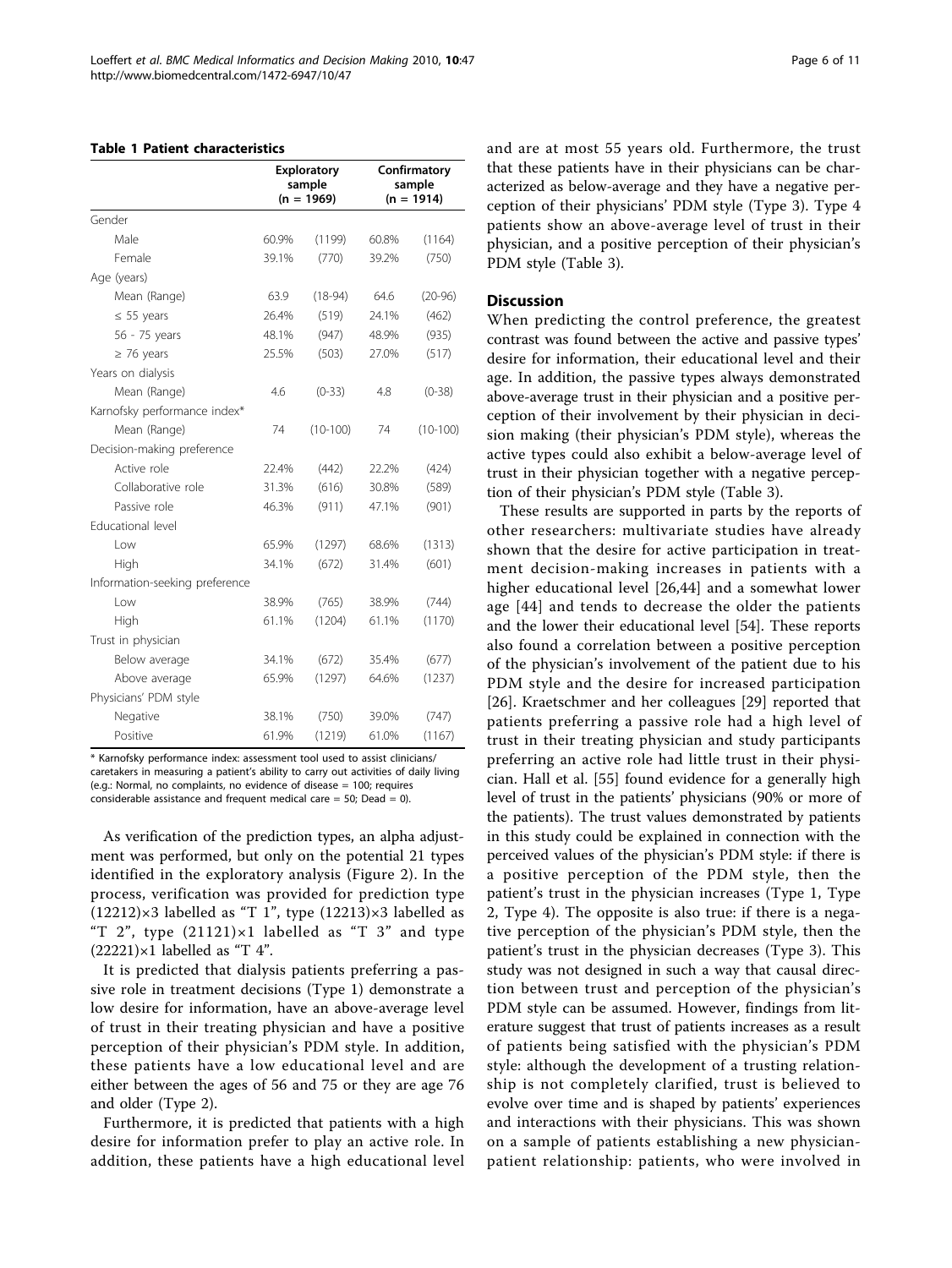|                | <b>Predictor configurations</b> |                |                | Exploratory sample*<br>$(n = 1969)$ |          |          | Confirmatorysample $^\dagger$<br>$(n = 1914)$ |             |                |             |
|----------------|---------------------------------|----------------|----------------|-------------------------------------|----------|----------|-----------------------------------------------|-------------|----------------|-------------|
|                |                                 |                |                |                                     |          | $M_6$    |                                               |             | $\mathsf{M}_6$ |             |
| $M_1$          | M <sub>2</sub>                  | $M_3$          | $M_4$          | $\mathsf{M}_5$                      | 1        | 2        | 3                                             | 1           | $\overline{2}$ | 3           |
| $\mathbf{1}$   | 1                               | 1              | $\mathbf{1}$   | $\mathbf{1}$                        | 0.868561 | 0.013433 | 0.965462                                      | 0.132716    | 0.250897       | 0.988444    |
| -1             | 1                               | 1              | $\overline{1}$ | 2                                   | 0.986465 | 0.566994 | 0.065148                                      | 0.651998    | 0.589635       | 0.438021    |
| 1              | 1                               |                | 1              | 3                                   | 0.837806 | 0.943782 | 0.044112                                      | 0.869598    | 0.816498       | 0.109900    |
|                | 1                               |                | $\overline{2}$ | $\mathbf{1}$                        | 0.003995 | 0.558877 | 0.998703                                      | 0.040347    | 0.743055       | 0.946179    |
| 1              | 1                               | 1              | $\overline{2}$ | $\overline{2}$                      | 0.206284 | 0.377986 | 0.945128                                      | 0.063365    | 0.643754       | 0.942566    |
|                | 1                               | 1              | $\overline{2}$ | 3                                   | 0.167299 | 0.870319 | 0.760671                                      | 0.950949    | 0.766104       | 0.141515    |
| 1              | 1                               | $\overline{2}$ | $\mathbf{1}$   | $\mathbf{1}$                        | 0.387803 | 0.863616 | 0.492469                                      | 0.161224    | 0.974986       | 0.549439    |
|                | 1                               | $\overline{2}$ | $\mathbf{1}$   | $\overline{2}$                      | 0.736882 | 0.012917 | 0.979951                                      | 0.975624    | 0.845271       | 0.018431    |
|                | 1                               | $\overline{2}$ | 1              | 3                                   | 0.999647 | 0.802734 | 0.004485                                      | 0.996089    | 0.357889       | 0.178549    |
|                | 1                               | $\overline{2}$ | 2              | $\mathbf{1}$                        | 0.000526 | 0.719929 | 1.000000                                      | 0.060949    | 0.046314       | 0.999981    |
|                | 1                               | $\overline{2}$ | $\overline{2}$ | $\overline{2}$                      | 0.428826 | 0.380616 | 0.855444                                      | 0.557708    | 0.357889       | 0.786593    |
|                | 1                               | $\overline{2}$ | $\overline{2}$ | 3                                   | 1.000000 | 0.312849 | 1.000000                                      | 0.481830    | 0.924178       | 0.436117    |
|                | $\overline{2}$                  | 1              | $\mathbf{1}$   | $\mathbf{1}$                        | 0.857129 | 0.683738 | 0.290362                                      | 0.851363    | 0.441130       | 0.517129    |
|                | $\overline{2}$                  |                | $\mathbf{1}$   | $\overline{2}$                      | 0.999620 | 0.531546 | 0.014243                                      | 0.972254    | 0.923865       | 0.007423    |
|                | $\overline{2}$                  | 1              | $\mathbf{1}$   | 3                                   | 0.967847 | 0.997609 | 0.000459                                      | 0.946666    | 0.936227       | 0.014773    |
|                | $\overline{2}$                  | 1              | $\overline{2}$ | $\mathbf{1}$                        | 0.404697 | 0.895093 | 0.584079                                      | 0.024306    | 0.890320       | 0.978174    |
|                | $\overline{2}$                  | 1              | $\overline{2}$ | $\overline{2}$                      | 0.835002 | 0.575279 | 0.370051                                      | 0.387784    | 0.052811       | 0.998311    |
|                | $\overline{2}$                  | 1              | $\overline{2}$ | 3                                   | 0.869697 | 0.769805 | 0.284715                                      | 0.777927    | 0.269913       | 0.861121    |
|                | $\overline{2}$                  | $\overline{2}$ | $\mathbf{1}$   | $\mathbf{1}$                        | 0.490653 | 0.406689 | 0.752028                                      | 0.717236    | 0.823456       | 0.238753    |
|                | $\overline{2}$                  | $\overline{2}$ | 1              | $\overline{2}$                      | 0.980595 | 0.860401 | 0.007893                                      | 0.999999    | 0.718093       | 0.000058 T1 |
|                | $\overline{2}$                  | $\overline{2}$ | 1              | 3                                   | 0.999730 | 0.946691 | 0.000071                                      | 0.999980    | 0.915213       | 0.000060 T2 |
|                | $\overline{2}$                  | $\overline{2}$ | $\overline{2}$ | $\mathbf{1}$                        | 0.122222 | 0.613263 | 0.908054                                      | 0.018876    | 0.421608       | 0.997229    |
|                | $\overline{2}$                  | $\overline{2}$ | 2              | $\overline{2}$                      | 0.506892 | 0.784709 | 0.393508                                      | 0.772922    | 0.589417       | 0.366223    |
| -1             | $\overline{2}$                  | $\overline{2}$ | $\overline{2}$ | 3                                   | 0.978426 | 0.434567 | 0.216913                                      | 0.915578    | 0.889245       | 0.042856    |
| $\overline{2}$ | $\mathbf{1}$                    | 1              | $\mathbf{1}$   | $\mathbf{1}$                        | 0.010568 | 0.240021 | 0.999566                                      | 0.010179    | 0.650267       | 0.978838    |
| $\overline{2}$ | 1                               | 1              | $\overline{1}$ | $\overline{2}$                      | 0.120891 | 0.218840 | 0.981613                                      | 0.303068    | 0.058791       | 0.988485    |
| $\overline{2}$ | 1                               |                | $\overline{1}$ | $\mathsf 3$                         | 0.771296 | 0.051227 | 0.952478                                      | 0.620639    | 0.103562       | 0.923111    |
| $\overline{2}$ | 1                               | 1              | $\overline{2}$ | $\mathbf{1}$                        | 0.000000 | 0.912684 | 0.999979                                      | 0.000000 T3 | 0.836925       | 0.999998    |
| $\overline{2}$ | 1                               | 1              | $\overline{2}$ | $\overline{2}$                      | 0.000008 | 0.897191 | 0.999555                                      | 0.010179    | 0.949048       | 0.869418    |
| $\overline{2}$ | 1                               | 1              | $\overline{2}$ | 3                                   | 0.463636 | 0.093064 | 0.988886                                      | 0.319816    | 0.287885       | 0.970943    |
| $\overline{2}$ | 1                               | $\overline{2}$ | $\mathbf{1}$   | 1                                   | 0.013963 | 0.206085 | 0.999954                                      | 0.029721    | 0.349747       | 0.995546    |
| $\overline{2}$ | 1                               | $\overline{2}$ | $\mathbf{1}$   | $\overline{2}$                      | 0.456875 | 0.044917 | 0.981564                                      | 0.079130    | 0.395506       | 0.968858    |
| $\overline{2}$ | 1                               | $\overline{2}$ | $\mathbf{1}$   | 3                                   | 0.273647 | 0.928973 | 0.509020                                      | 0.996089    | 0.104609       | 0.473831    |
| $\sqrt{2}$     |                                 | $\overline{2}$ | 2              |                                     | 0.000145 | 0.411609 | 0.999990                                      | 0.007815    | 0.772473       | 0.980082    |
| $\overline{2}$ | 1                               | 2              | $\overline{2}$ | 2                                   | 0.155768 | 0.233927 | 0.983029                                      | 0.099956    | 0.405697       | 0.971317    |
| $\overline{2}$ | $\mathbf{1}$                    | $\overline{c}$ | 2              | $\ensuremath{\mathsf{3}}$           | 1.000000 | 0.068152 | 0.801432                                      | 0.077756    | 0.467936       | 0.993923    |
| $\overline{2}$ | $\overline{2}$                  | 1              | $\mathbf{1}$   | $\mathbf{1}$                        | 0.600728 | 0.713610 | 0.400621                                      | 0.034337    | 0.257264       | 0.997223    |
| $\overline{2}$ | $\sqrt{2}$                      | 1              | $\mathbf{1}$   | $\sqrt{2}$                          | 0.974082 | 0.757745 | 0.031957                                      | 0.996559    | 0.302793       | 0.092598    |
| $\overline{2}$ | $\overline{2}$                  | 1              | $\mathbf{1}$   | 3                                   | 0.975795 | 0.121327 | 0.519333                                      | 0.855271    | 0.936875       | 0.036585    |
| $\overline{2}$ | $\sqrt{2}$                      | 1              | $\overline{2}$ | $\mathbf{1}$                        | 0.059371 | 0.977447 | 0.530169                                      | 0.114972    | 0.136279       | 0.997053    |
| $\overline{2}$ | $\overline{2}$                  | 1              | $\overline{2}$ | $\overline{2}$                      | 0.213526 | 0.769220 | 0.693151                                      | 0.087146    | 0.837020       | 0.789409    |
| $\overline{2}$ | $\sqrt{2}$                      | 1              | $\overline{2}$ | $\ensuremath{\mathsf{3}}$           | 0.794185 | 0.029025 | 0.961348                                      | 0.961883    | 0.180994       | 0.682467    |
| $\overline{2}$ | $\overline{2}$                  | $\overline{2}$ | $\mathbf{1}$   | $\mathbf{1}$                        | 0.075093 | 0.803607 | 0.782896                                      | 0.106104    | 0.469835       | 0.936655    |
| $\overline{2}$ | $\overline{2}$                  | $\overline{2}$ | $\mathbf{1}$   | $\overline{c}$                      | 0.999969 | 0.467800 | 0.001904                                      | 0.999989    | 0.244953       | 0.006359    |
| $\overline{2}$ | $\overline{2}$                  | $\overline{2}$ | $\mathbf{1}$   | 3                                   | 0.999868 | 0.745509 | 0.001138                                      | 0.991909    | 0.868168       | 0.004507    |
| $\overline{2}$ | $\overline{2}$                  | $\overline{2}$ | $\overline{2}$ | $\mathbf{1}$                        | 0.001424 | 0.431570 | 0.999327                                      | 0.000080 T4 | 0.312023       | 0.999994    |
| $\overline{2}$ | $\overline{2}$                  | $\overline{2}$ | $\overline{2}$ | $\overline{c}$                      | 0.750593 | 0.667267 | 0.246865                                      | 0.135057    | 0.574359       | 0.589893    |
| $\overline{2}$ | $\overline{2}$                  | $\overline{2}$ | 2              | 3                                   | 0.490653 | 0.798727 | 0.380271                                      | 0.842434    | 0.711906       | 0.194625    |

<span id="page-6-0"></span>Table 2 P-values of Fisher exact tests for the prediction configural frequency analyses of the exploratory and confirmatorysamples

Predictor variables:  $M_1$  = Information-seeking preference (1 = low, 2 = high),  $M_2$  = Trust in physician (1 = < average, 2 = > average),  $M_3$  = Physicians' PDM style (1 = negative, 2 = positive), M<sub>4</sub> = Educational level (1 = low, 2 = high), and M<sub>5</sub> = Age (1 = ≤ 55 years, 2 = 56-75 years, 3 = ≥ 76 years), and criterion variable: M<sub>6</sub> = Control<br>preferences (1 = active role, 2 = collaborati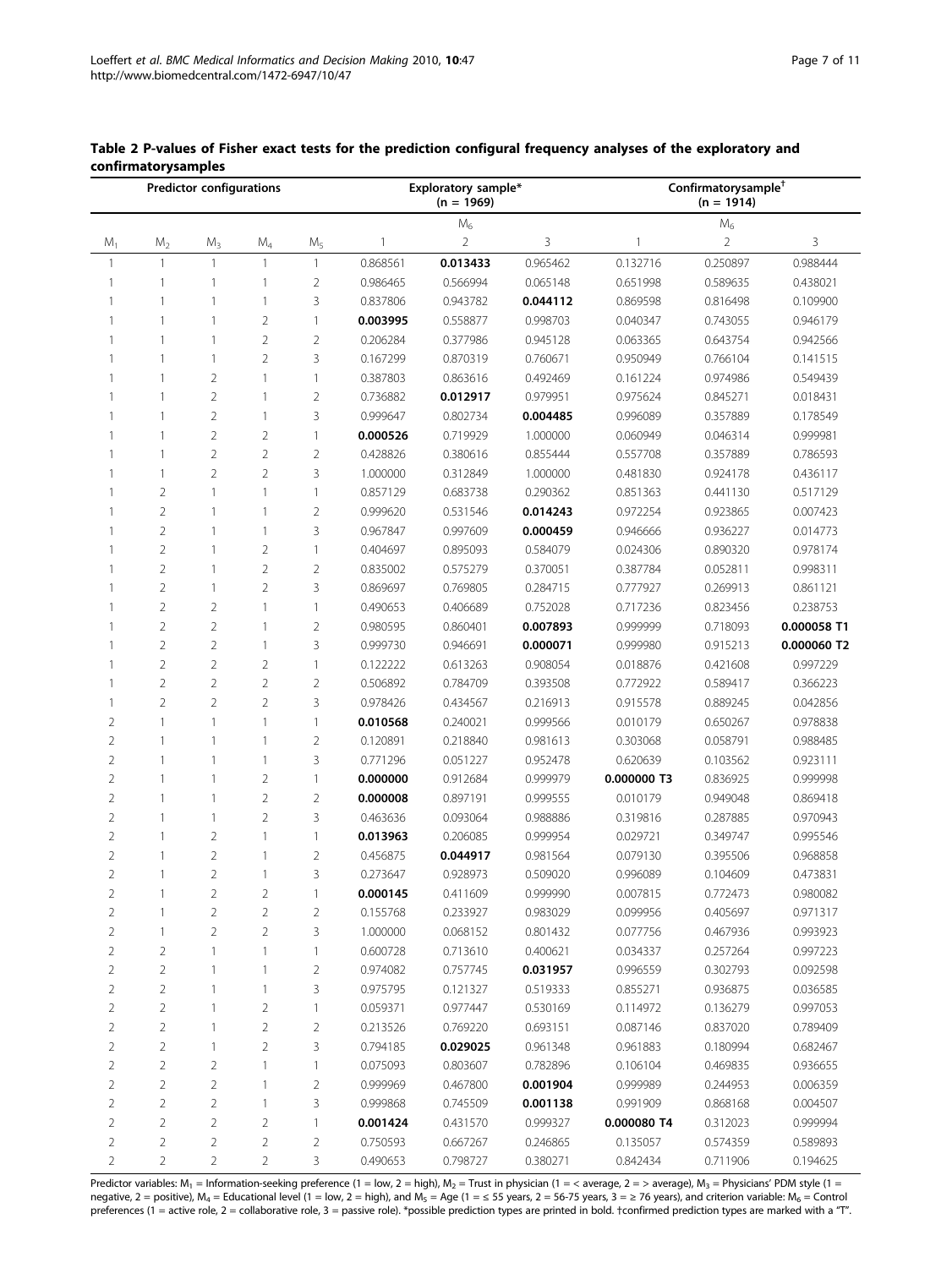<span id="page-7-0"></span>

| $P_{21121 \times 1} = 0.000000 < 0.05 \div 21 = 0.002381$ $\longrightarrow$ T3   |  |  |  |  |  |
|----------------------------------------------------------------------------------|--|--|--|--|--|
| $P_{12212\times3} = 0.000058 < 0.05 \div 20 = 0.002500$ $\rightarrow$ T1         |  |  |  |  |  |
| $P_{12213 \times 3} = 0.000060 < 0.05 \div 19 = 0.002632$ $\longrightarrow$ T2   |  |  |  |  |  |
| $P_{22221 \times 1} = 0.000080 \le 0.05 \div 18 = 0.002778$ $\longrightarrow$ T4 |  |  |  |  |  |
| $P_{22213\times3} = 0.004507 > 0.05 \div 17 = 0.002941$                          |  |  |  |  |  |
| Figure 2 $\alpha$ -Adjustment procedure.                                         |  |  |  |  |  |

decisions as much as they wanted, expressed greater trust in their physicians after their first physician-patient contact [[27\]](#page-9-0).

Since "need for information" was the only attribute that was marginally higher in the exploratory and confirmatory subsamples (by 7%) than in the overall study sample of 6318 patients, particular attention was paid to predictor-criterion configurations with low p-values with regard to informational desire. If the predictor-criterion configurations  $(11121)\times1$  with  $P11121 \times 1 = 0.040347$ and  $(12221)\times1$  with  $P12221 \times 1 = 0.018876$  (Table [2](#page-6-0), confirmatory sample) are therefore taken into account when interpreting the prediction types, the result is that the active role is preferred regardless of the informational desire of patients age 55 and younger with a high educational level. These patients have either a belowaverage level of trust in their physician together with a negative perception of the physician's PDM style or they have an above-average trust in their physician along with a positive perception of the physician's PDM style. Additionally, if the predictor-criterion configurations  $(22212)\times3$  with P22212  $\times$  3 = 0.006359 and  $(22213)\times3$ with  $P22213 \times 3 = 0.004507$  (Table [2,](#page-6-0) confirmatory sample) are considered, the passive role is preferred regardless of the informational desire of patients with an above-average level of trust in their physician, a positive perception of their physician's PDM style, a low educational level and age older than 56 years (56 to 75 years old or older than 75). It was found that the informational desire of patients was independent of their preferred active or passive control preference. Although these results cannot be confirmed by cross-validation, they are supported by the literature on this topic: there

#### Table 3 Confirmed Patient Types

have been several reports that although patients desired information about their upcoming treatment, they did not want to be involved in the treatment decisions [[31,](#page-9-0)[56\]](#page-10-0). Ende and his colleagues [\[22](#page-9-0)] also confirmed this in that they could find no correlation between the desire for information and the preferred decision-making roles of patients. The present study also showed that although the patients demonstrated a high desire for information, 47% of those surveyed wished to play a passive role in making treatment decisions.

Some of the associations that were revealed by the prediction configural frequency analysis could be supported by findings from the literature, as just presented. However, when two variables are associated only under the condition that one or more other variables take a specific value, Pearsons correlations would only be moderate and associations could not be revealed by the use of e.g. factor analysis. Though, their common occurrence would still be detected by means of CFA that is also sensitive when higher-order interactions between variables are present [\[37\]](#page-9-0). The prediction configural frequency analysis used to predict the control preferences of patients in making treatment decisions, took into account interactions between variables of the fifth order. Even though logistic regression and prediction CFA focus on the same data characteristics, on the relations among predictor variables and criterion, standard models of logistic regression (a variable-oriented approach) and prediction CFA (a person-oriented approach) vary. For this reason, results from both methods can not be compared or interpreted without further analyses and extension of the logistic regression model [[57\]](#page-10-0). Nevertheless, it would be interesting to compare results between prediction CFA and other typal analyses or (logistic) regression models with regard to patients' preferences.

## Limitations

When interpreting the findings of this study, consideration needs to be given to a number of methodological issues. The participating patients were recruited at 187 dialysis centres. Thus the design of this study was in fact a multilevel approach, which was not considered in the analyses. Therefore, the results might be biased, if

|                                | <b>Passive Role</b> | <b>Passive Role</b> | <b>Active Role</b> | <b>Active Role</b> |
|--------------------------------|---------------------|---------------------|--------------------|--------------------|
|                                | Type $1(n = 91)$    | Type $2(n = 45)$    | Type $3(n = 29)$   | Type $4(n = 26)$   |
| Information-seeking preference | low                 | low                 | high               | high               |
| Trust in physician             | $>$ average         | $>$ average         | $<$ average        | > average          |
| Physicians' PDM style          | positive            | positive            | negative           | positive           |
| Educational level              | low                 | low                 | high               | high               |
| Age                            | 56 -75 years        | $\geq$ 76 years     | $\leq$ 55 years    | $\leq$ 55 years    |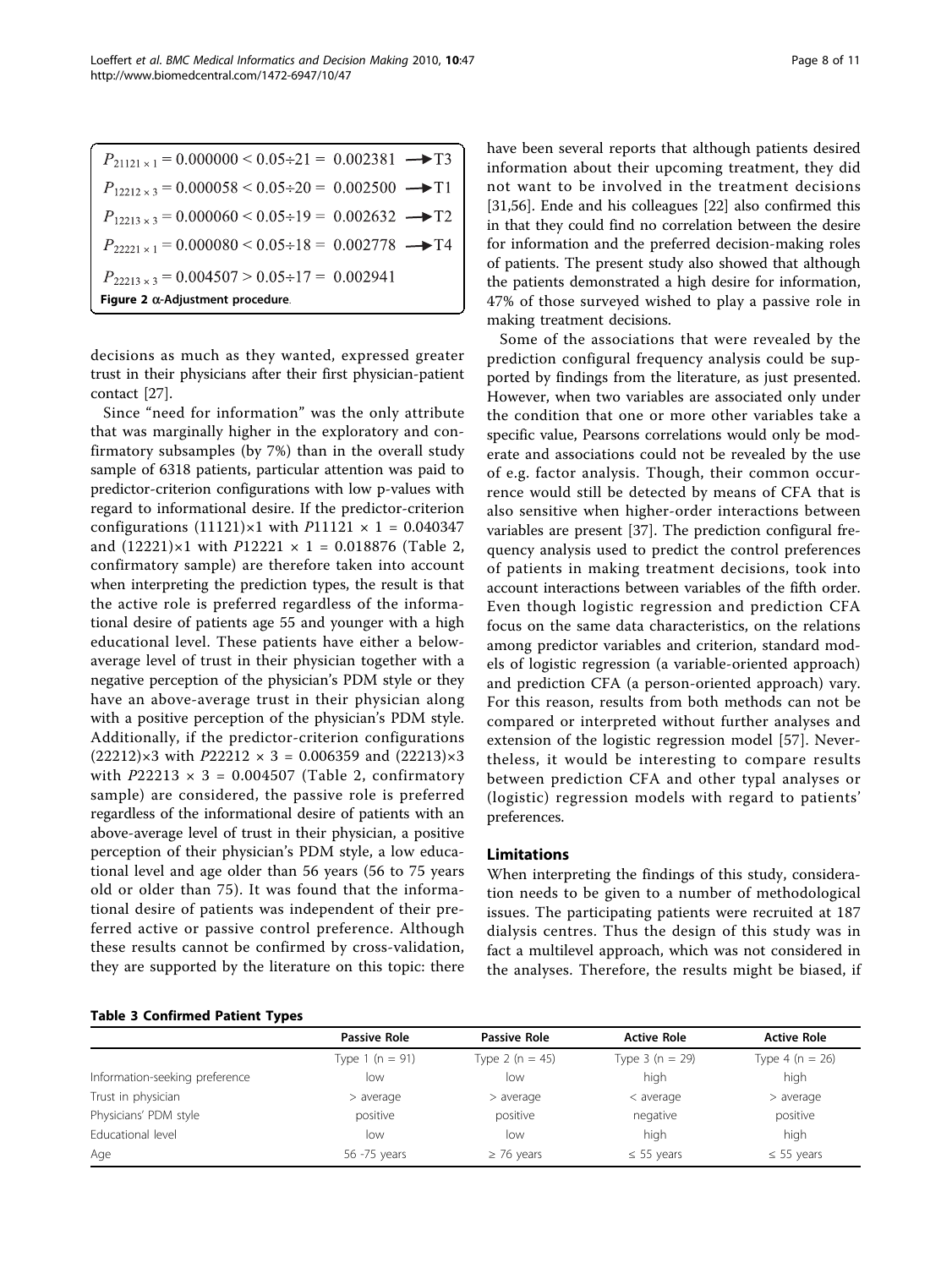<span id="page-8-0"></span>interactions between physicians' behaviour and dialysis centres may occur. However, since the number of participating dialysis units was very high (187), this was not considered as threatening to the validity of the study results.

In order to ensure that the overall study sample was representative of the KfH patient population, it was shown that both groups were comparable with regard to their gender, age, educational level, length of their dialysis treatment, and their Karnofsky Index. However, it might be that the relevant motives to participate in this study or not are psychological of nature, which may introduce selection bias.

The prediction CFA was performed as cross-validation by splitting the original sample into two subsamples. However, it might be interesting to confirm the study results in further independent populations.

Due to the selected study group of chronically ill patients with end-stage renal disease, the results of this study may only be carefully transferred to other physician-patient interactions or as well as other patient groups. As a follow-up study, it would still be interesting to verify whether the prediction types found in this study using the above-mentioned procedure can be confirmed in other populations such as e.g. breast cancer patients.

The generalisability of results may further be limited by errors associated with survey non-response and item non response.

In addition, the current condition of the chronically ill patients could differ widely from one another: some of the patients might have decided on the treatment of their comorbidities and some patients on changing their health behaviour. Although the seriousness of such a decision and its implications could affect the decisionmaking preferences, it is not clear to what extent this would influence the results of the present study. Future studies on medical decision-making would benefit from including some measures of the patients medical condition. Additionally, some patients may have had difficulties in understanding the role descriptions of the control preferences scale [[58\]](#page-10-0), whose effects on the results cannot be assessed.

Furthermore, the questionnaire was given at a single time in the course of treatment while trust is a factor that is assumed to vary with time and according to the clinical experiences and outcomes. However, the assessment of trust in our study is based on long-term experiences of patients. All patients that took part in the survey have been under long-term treatment in the participating facilities. Most of them were able to establish a stable relationship with their physician over time which is based more or less on trust depending on the character of the relationship.

Ethical approval for this survey was obtained by the Ethical Committee Board of the University Hospital of Cologne.

## Conclusions

The prediction CFA approach is new to the field of patient participation and could show in contrast to the above mentioned research studies, how a particular control preference role is determined by an association of five variables. Further research should aim at increasing the percentage of participants representing a type by carefully choosing different combinations of psychological, social and medical parameters. The more accurate patient types become, the better will be the ability of the treating physicians to meet the specific needs of each patient concerning participation in treatment decisions. This is of particular importance when establishing a long-term relationship with chronically ill patients.

## Additional material

[Additional file 1: C](http://www.biomedcentral.com/content/supplementary/1472-6947-10-47-S1.pdf)alculation of a prediction CFA. The method prediction configural frequency analysis is described in detail and demonstrated by calculating an example.

#### Acknowledgements

We would like to thank all of the patients, physicians and employees at the 187 centers of the Kuratorium fuer Dialyse und Nierentransplantation (KfH) who took part in this survey. We would also like to thank Dr. Sherrie Kaplan for agreeing to translate the "Physicians' Participatory Decision-Making Style Scale" into German.

#### Author details

<sup>1</sup> Center for Health Services Research Cologne, University of Cologne, Germany, Eupener Str. 129, 50933 Cologne, Germany. <sup>2</sup>Institute for Medical Sociology, Health Services Research and Rehabilitation Science (IMVR), University of Cologne, Eupener Str. 129, 50933 Cologne, Germany. <sup>3</sup>Institute for Quality and Efficiency in Health Care, Cologne, Germany. <sup>4</sup>Kuratorium fuer Dialyse und Nierentransplantation (KFH), Neu-Isenburg, Germany. 5 Department of Internal Medicine IV (retired), University Hospital of Cologne, Germany.

#### Authors' contributions

SL was responsible for the study design, data analysis, interpretation of results, and drafting the manuscript. OO contributed to interpretation of results, drafting and revising the manuscript. CK and FS contributed to study design and interpretation of results. AW and CB were responsible for data gathering and contributed to the design of the study. HP contributed to the study design, drafting and revising the manuscript. All authors read and approved the final manuscript.

#### Competing interests

The authors declare that they have no competing interests.

#### Received: 24 February 2010 Accepted: 11 September 2010 Published: 11 September 2010

#### References

1. Charles C, Whelan T, Gafni A: [What do we mean by partnership in](http://www.ncbi.nlm.nih.gov/pubmed/10488014?dopt=Abstract) [making decisions about treatment?](http://www.ncbi.nlm.nih.gov/pubmed/10488014?dopt=Abstract) British Medical Journal 1999, 319:780-782.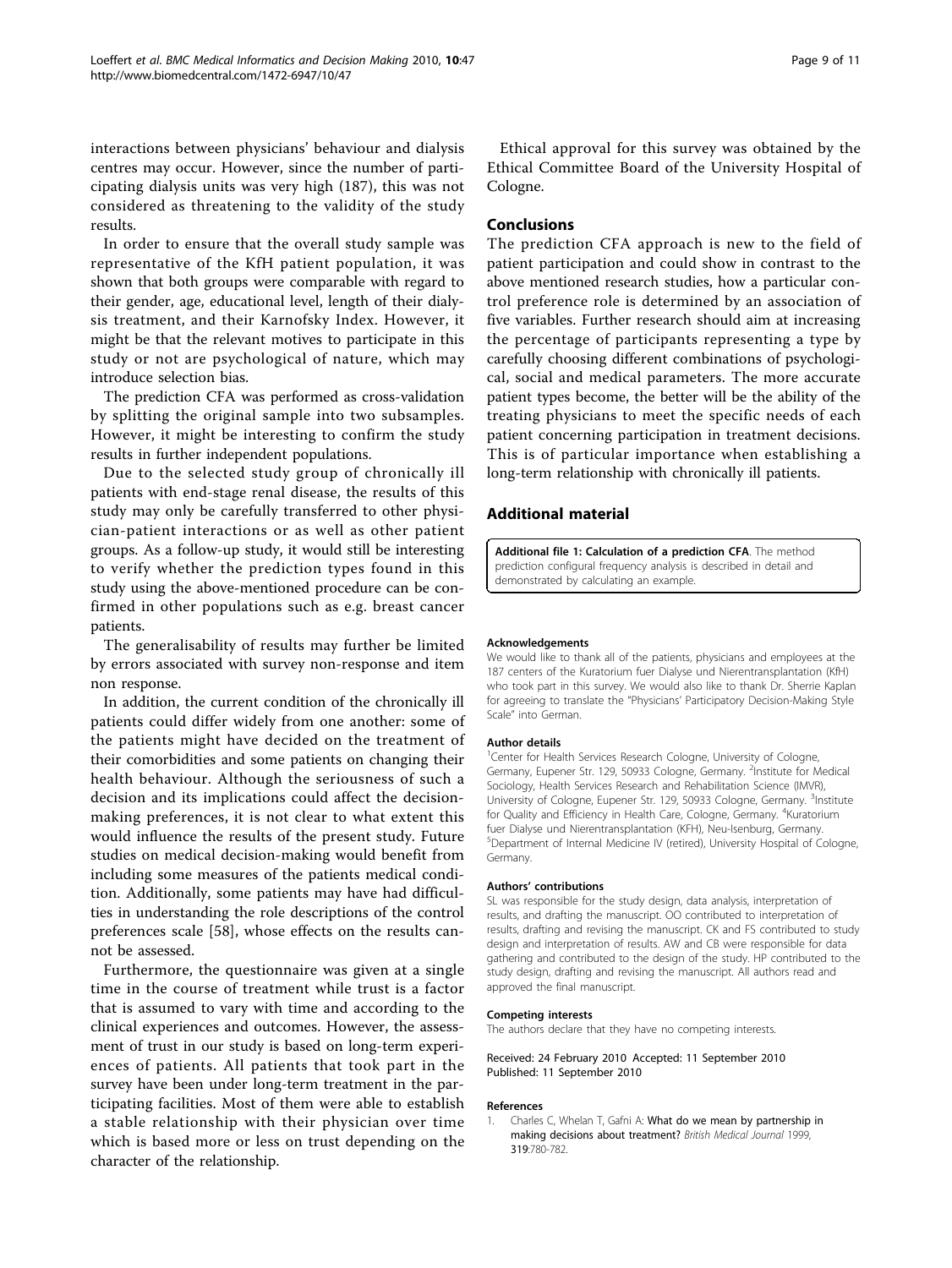- <span id="page-9-0"></span>2. Charles C, Gafni A, Whelan T: Decision-making in the physician-patient encounter: revisiting the shared treatment decision-making model. Social Science & Medicine 1999, 49:651-661.
- 3. Kaplan SH, Greenfield S, Ware JE: [Assessing the effects of physician](http://www.ncbi.nlm.nih.gov/pubmed/2646486?dopt=Abstract)[patient interactions on the outcomes of chronic disease.](http://www.ncbi.nlm.nih.gov/pubmed/2646486?dopt=Abstract) Medical Care 1989, 27:S110-S127.
- 4. Montori VM, Gafni A, Charles C: [A shared treatment decision-making](http://www.ncbi.nlm.nih.gov/pubmed/16436159?dopt=Abstract) [approach between patients with chronic conditions and their clinicians:](http://www.ncbi.nlm.nih.gov/pubmed/16436159?dopt=Abstract) [The case of diabetes.](http://www.ncbi.nlm.nih.gov/pubmed/16436159?dopt=Abstract) Health Expectations 2006, 9:25-36.
- 5. Entwistle VA, Watt IS: Patient involvement in treatment decision-making: The case for a broader conceptual framework. Patient Education and Counseling 2006, 63:268-278.
- Kaplan S, Greenfield S, Gandek B, Rogers WH, Ware JE: [Characteristics of](http://www.ncbi.nlm.nih.gov/pubmed/8602709?dopt=Abstract) [Physicians with Participatory Decision-Making Styles.](http://www.ncbi.nlm.nih.gov/pubmed/8602709?dopt=Abstract) Annals of Internal Medicine 1996, 124:497-504.
- 7. Simon D, Loh A, Haerter M: Measuring (shared) decision-making a review of psychometric instruments. Z.aerztl. Fortbild. Qual. Gesundh. wes 2007, 101:259-267.
- 8. Degner LF: [Preferences to Participate in Treatment Decision Making: The](http://www.ncbi.nlm.nih.gov/pubmed/9700236?dopt=Abstract) [Adult Model.](http://www.ncbi.nlm.nih.gov/pubmed/9700236?dopt=Abstract) Journal of Pediatric Oncology Nursing 1998, 15:3-9.
- 9. Deber RB, Kraetschmer N, Urowitz S, Sharpe N: [Do people want to be](http://www.ncbi.nlm.nih.gov/pubmed/17678513?dopt=Abstract) [autonomous patients? Preferred roles in treatment decision-making in](http://www.ncbi.nlm.nih.gov/pubmed/17678513?dopt=Abstract) [several patient populations.](http://www.ncbi.nlm.nih.gov/pubmed/17678513?dopt=Abstract) Health Expectations 2007, 10:248-258.
- 10. Degner LF, Sloan JA: [Decision making during serious illness: What role do](http://www.ncbi.nlm.nih.gov/pubmed/1432023?dopt=Abstract) [patients really want to play?](http://www.ncbi.nlm.nih.gov/pubmed/1432023?dopt=Abstract) Journal of Clinical Epidemiology 1992. 45:941-950.
- 11. Heesen C, Köpke S, Richter T, Kasper J: Shared decision making and selfmanagement in multiple sclerosis - a consequence of evidence. Journal of Neurology 2007, 254:II/116-II/121.
- 12. Janz NK, Wren PA, Copeland LA, Lowery JC, Goldfarb SL, Wilkins E: [Patient-](http://www.ncbi.nlm.nih.gov/pubmed/15284259?dopt=Abstract)[Physician Concordance: Preferences, Perceptions, and Factors](http://www.ncbi.nlm.nih.gov/pubmed/15284259?dopt=Abstract) [Influencing the Breast Cancer Surgical Decision.](http://www.ncbi.nlm.nih.gov/pubmed/15284259?dopt=Abstract) Journal of Clinical Oncology 2004, 22:3091-3098.
- 13. Levinson W, Kao A, Kuby A, Thisted RA: [Not All Patients Want to](http://www.ncbi.nlm.nih.gov/pubmed/15987329?dopt=Abstract) [Participate in Decision Making. A National Study of Public Preferences.](http://www.ncbi.nlm.nih.gov/pubmed/15987329?dopt=Abstract) Journal of General Internal Medicine 2005, 20:531-535.
- 14. Mazur DJ, Hickam DH, Mazur MD, Mazur MD: [The role of doctor](http://www.ncbi.nlm.nih.gov/pubmed/15860050?dopt=Abstract)'s opinion [in shared decision making: What does shared decision making really](http://www.ncbi.nlm.nih.gov/pubmed/15860050?dopt=Abstract) [mean when considering invasive medical procedures?](http://www.ncbi.nlm.nih.gov/pubmed/15860050?dopt=Abstract) Health Expectations 2005, 8:97-102.
- 15. Strull WM, Lo B, Charles G: [Do Patients Want to Participate in Medical](http://www.ncbi.nlm.nih.gov/pubmed/6502860?dopt=Abstract) [Decision Making?](http://www.ncbi.nlm.nih.gov/pubmed/6502860?dopt=Abstract) Journal of the American Medical Association 1984, 252:2990-2994.
- 16. Caress A: [Patient roles in decision-making.](http://www.ncbi.nlm.nih.gov/pubmed/9283451?dopt=Abstract) Nursing Times 1997, 93:45-48.
- 17. Orsino A, Cameron JI, Seidl M, Mendelssohn D, Stewart DE: [Medical](http://www.ncbi.nlm.nih.gov/pubmed/12972223?dopt=Abstract) [decision-making and information needs in end-stage renal disease](http://www.ncbi.nlm.nih.gov/pubmed/12972223?dopt=Abstract) [patients.](http://www.ncbi.nlm.nih.gov/pubmed/12972223?dopt=Abstract) General Hospital Psychiatry 2003, 25:324-331.
- 18. Golper T: Patient education: can it maximize the success of therapy? Nephrology Dialysis Transplantation 2001, 16:20-24.
- 19. United States Renal Data System: The USRDS Dialysis Morbidity and Mortality Study: Wave 2. American Journal of Kidney Disease 1997, 30: S67-S85.
- 20. Scheibler F, Stoffel MP, Barth C, et al: [Partizipative Entscheidungsfindung](http://www.ncbi.nlm.nih.gov/pubmed/15834528?dopt=Abstract) [als neuer Qualitätsindikator in der Nephrologie. Eine bundesweite](http://www.ncbi.nlm.nih.gov/pubmed/15834528?dopt=Abstract) [empirische Untersuchung.](http://www.ncbi.nlm.nih.gov/pubmed/15834528?dopt=Abstract) Medizinische Klinik 2005, 100:193-199.
- 21. Bilodeau B, Degner LF: [Information Needs, Sources of Information, and](http://www.ncbi.nlm.nih.gov/pubmed/8735327?dopt=Abstract) [Decisional Roles in Women With Breast Cancer.](http://www.ncbi.nlm.nih.gov/pubmed/8735327?dopt=Abstract) Oncology Nursing Forum 1996, 23:691-696.
- 22. Ende J, Kazis L, Ash A, Moskowitz MA: [Measuring patients](http://www.ncbi.nlm.nih.gov/pubmed/2644407?dopt=Abstract)' desire for [autonomy: Decision making and information-seeking preferences](http://www.ncbi.nlm.nih.gov/pubmed/2644407?dopt=Abstract) [among medical patients.](http://www.ncbi.nlm.nih.gov/pubmed/2644407?dopt=Abstract) Journal of General Internal Medicine 1989, 4:23-30.
- 23. Garfield S, Smith F, Francis SA, Chalmers C: Can patients' preferences for involvement in decision-making regarding the use of medicines be predicted? Patient Education and Counseling 2007, 66:361-367.
- 24. Wallberg B, Michelson H, Nystedt M, Bolund C, Degner LF, Wilking N: [Information Needs and Preferences for Participation in Treatment](http://www.ncbi.nlm.nih.gov/pubmed/11041108?dopt=Abstract) [Decisions Among Swedish Breast Cancer Patients.](http://www.ncbi.nlm.nih.gov/pubmed/11041108?dopt=Abstract) Acta Oncologica 2000, 39:467-476.
- 25. Street RL, Gordon HS, Ward MM, Krupat E, Kravitz RL: [Patient Participation](http://www.ncbi.nlm.nih.gov/pubmed/16166865?dopt=Abstract) [in Medical Consultations: Why Some Patients are More Involved Than](http://www.ncbi.nlm.nih.gov/pubmed/16166865?dopt=Abstract) [Others.](http://www.ncbi.nlm.nih.gov/pubmed/16166865?dopt=Abstract) Medical Care 2005, 43:960-969.
- 26. Adams RJ, Smith BJ, Ruffin RE: [Patient preferences for autonomy in](http://www.ncbi.nlm.nih.gov/pubmed/11209101?dopt=Abstract) [decision making in asthma management.](http://www.ncbi.nlm.nih.gov/pubmed/11209101?dopt=Abstract) Thorax 2001, 56:126-132.
- 27. Keating NL, Gandhi TK, Orav JE, Bates DW, Ayanian JZ: [Patient](http://www.ncbi.nlm.nih.gov/pubmed/15136312?dopt=Abstract) [characteristics and experiences associated with trust in specialist](http://www.ncbi.nlm.nih.gov/pubmed/15136312?dopt=Abstract) [physicians.](http://www.ncbi.nlm.nih.gov/pubmed/15136312?dopt=Abstract) Archives of Internal Medicine 2004, 164:1015-1020.
- 28. Anderson LA, Dedrick RF: [Development of the trust in physician scale: A](http://www.ncbi.nlm.nih.gov/pubmed/2084735?dopt=Abstract) [measure to assess interpersonal trust in patient-physician relationships.](http://www.ncbi.nlm.nih.gov/pubmed/2084735?dopt=Abstract) Psychological Reports 1990, 67:1091-1100.
- 29. Kraetschmer N, Sharpe N, Urowitz S, Deber R: [How does trust affect](http://www.ncbi.nlm.nih.gov/pubmed/15544684?dopt=Abstract) [patient preferences for participation in decision-making?](http://www.ncbi.nlm.nih.gov/pubmed/15544684?dopt=Abstract) Health Expectations 2004, 7:317-326.
- 30. Schattner A, Bronstein A, Jellin N: [Information and shared decision](http://www.ncbi.nlm.nih.gov/pubmed/16507096?dopt=Abstract)[making are top patients](http://www.ncbi.nlm.nih.gov/pubmed/16507096?dopt=Abstract)' priorities. BMC Health Services Research 2006, 6:21.
- 31. Beisecker AE, Beisecker TD: Patient Information-Seeking Behaviors When Communicating With Doctors. Medical Care 1991, 28:19-28.
- 32. Schrepp M: The use of configural frequency analysis for explorative data analysis. British Journal of Mathematical and Statistical Psychology 2006, 59:59-73.
- 33. Van Eye A, Bogat AG, Young Mun E: [Temporal Patterns of Variable](http://www.ncbi.nlm.nih.gov/pubmed/18331134?dopt=Abstract) [Relationships in Person-Oriented Research: Longitudinal Models of](http://www.ncbi.nlm.nih.gov/pubmed/18331134?dopt=Abstract) [Configural Frequency Analysis.](http://www.ncbi.nlm.nih.gov/pubmed/18331134?dopt=Abstract) Developmental Psychology 2008, 44:437-445.
- 34. Krauth J: Typological Personality Research by Configural Frequency Analysis. Person individ Diff 1985, 6:161-168.
- 35. Stanton HC, Reynolds CR: Configural Frequency Analysis as a Method of Determining Wechsler Profile Types. School Psychology Quarterly 2000, 15:434-448.
- 36. Koehler T, Eisentraut R, Graeber E: [Headache Classification Based On](http://www.ncbi.nlm.nih.gov/pubmed/7769410?dopt=Abstract) [Questionnaire Data: Which Symptoms Are Especially Suitable?](http://www.ncbi.nlm.nih.gov/pubmed/7769410?dopt=Abstract) Journal of Clinical Epidemiology 1995, 48:797-803.
- 37. Koehler T, Dulz K, Buck-Emden E: [Headache Syndromes as Detected by](http://www.ncbi.nlm.nih.gov/pubmed/1860792?dopt=Abstract) [Configural Frequency Analysis.](http://www.ncbi.nlm.nih.gov/pubmed/1860792?dopt=Abstract) Headache 1991, 31:325-328.
- 38. Elfering A, Semmer NK, Boos N, Schade V, Grund S: [Supportive Colleague,](http://www.ncbi.nlm.nih.gov/pubmed/12003365?dopt=Abstract) [Unsupportive Supervisor: The Role of Provider-Specific Constellations of](http://www.ncbi.nlm.nih.gov/pubmed/12003365?dopt=Abstract) [Social Support at Work in the Development of Low Back Pain.](http://www.ncbi.nlm.nih.gov/pubmed/12003365?dopt=Abstract) Journal of Occupational Health Psychology 2002, 7:130-140.
- 39. Ridenour TA, Maldonado-Molina M, Compton WM, Spitznagel EL, Cottler LB: [Factors associated with the transition from abuse to dependence](http://www.ncbi.nlm.nih.gov/pubmed/16157227?dopt=Abstract) [among substance abusers: Implications for a measure of addictive](http://www.ncbi.nlm.nih.gov/pubmed/16157227?dopt=Abstract) [liability.](http://www.ncbi.nlm.nih.gov/pubmed/16157227?dopt=Abstract) Drug Alcohol Depend 2005, 80:1-14.
- 40. Lang S, af Klinteberg B, Alm PO: [Adult psychopathy and violent behavior](http://www.ncbi.nlm.nih.gov/pubmed/12072136?dopt=Abstract) [in males with early neglect and abuse.](http://www.ncbi.nlm.nih.gov/pubmed/12072136?dopt=Abstract) Acta psychiatrica Scandinavica Supplementum 2002, 412:93-100.
- 41. Cohen ME: Configural frequency analysis for exploring bacterial sets in periodontal health and disease. Community Dentistry and Oral Epidemiology 1993, 21:283-287.
- 42. Schneider-Stock R, Boltze C, Lasota J, Peters B, Corless C, Ruemmele P, Terracciano L, Pross M, Insabato L, Di Vizio D, Iesalnieks I, Dirnhofer S, Hartmann A, Heinrich M, Miettinen M, Roessner A, Tornillo L: [Loss of p16](http://www.ncbi.nlm.nih.gov/pubmed/15701851?dopt=Abstract) [Protein Defines High-Risk Patients with Gastrointestinal Stromal Tumors:](http://www.ncbi.nlm.nih.gov/pubmed/15701851?dopt=Abstract) [A Tissue Microarray Study.](http://www.ncbi.nlm.nih.gov/pubmed/15701851?dopt=Abstract) Clinical Cancer Research 2005, 11:638-645.
- 43. Schmidt BA, Rose A, Steinhoff C, Strohmeyer T, Hartmann M, Ackermann R: [Up-Regulation of Cyclin-dependent Kinase 4/Cyclin D2 Expression but](http://www.ncbi.nlm.nih.gov/pubmed/11358847?dopt=Abstract) [Down-Regulation of Cyclin-dependent Kinase 2/Cyclin E in Testicular](http://www.ncbi.nlm.nih.gov/pubmed/11358847?dopt=Abstract) [Germ Cell Tumors.](http://www.ncbi.nlm.nih.gov/pubmed/11358847?dopt=Abstract) Cancer Research 2001, 61:4214-4221.
- 44. Arora NK, McHorney CA: [Patient Preferences for Medical Decision Making:](http://www.ncbi.nlm.nih.gov/pubmed/10718358?dopt=Abstract) [Who Really Wants to Participate?](http://www.ncbi.nlm.nih.gov/pubmed/10718358?dopt=Abstract) Medical Care 2000, 38:335-341.
- 45. Frei U, Schober-Halstenberg H: Nierenersatztherapie in Deutschland. Berlin: QuaSi-Niere gGmbH [quasi-niere web site] 2005 [[http://www.quasi](http://www.quasi-niere.de)[niere.de](http://www.quasi-niere.de)], Accessed June 2007.
- 46. King K: Patients' [Perspectives of Factors Affecting Modality Selection: A](http://www.ncbi.nlm.nih.gov/pubmed/10926114?dopt=Abstract) [National Kidney Foundation Patient Survey.](http://www.ncbi.nlm.nih.gov/pubmed/10926114?dopt=Abstract) Advances in Renal Replacement Therapy 2000, 7:261-268.
- 47. Lienert GA, Rey E-R: Die Konfigurationsfrequenzanalyse. XV. Typenexploration und -inferenz (Hybride und agglutinierende Prädiktions-KFA). In Angewandte Konfigurationsfrequenzanalyse. Edited by: Lienert GA, Dunkel E. Frankfurt am Main: Athenäum; 1988:286-295.
- Holm S: A simple sequentially rejective multiple test procedure. Scandinavian Journal of Statistics 1979, 6:65-70.